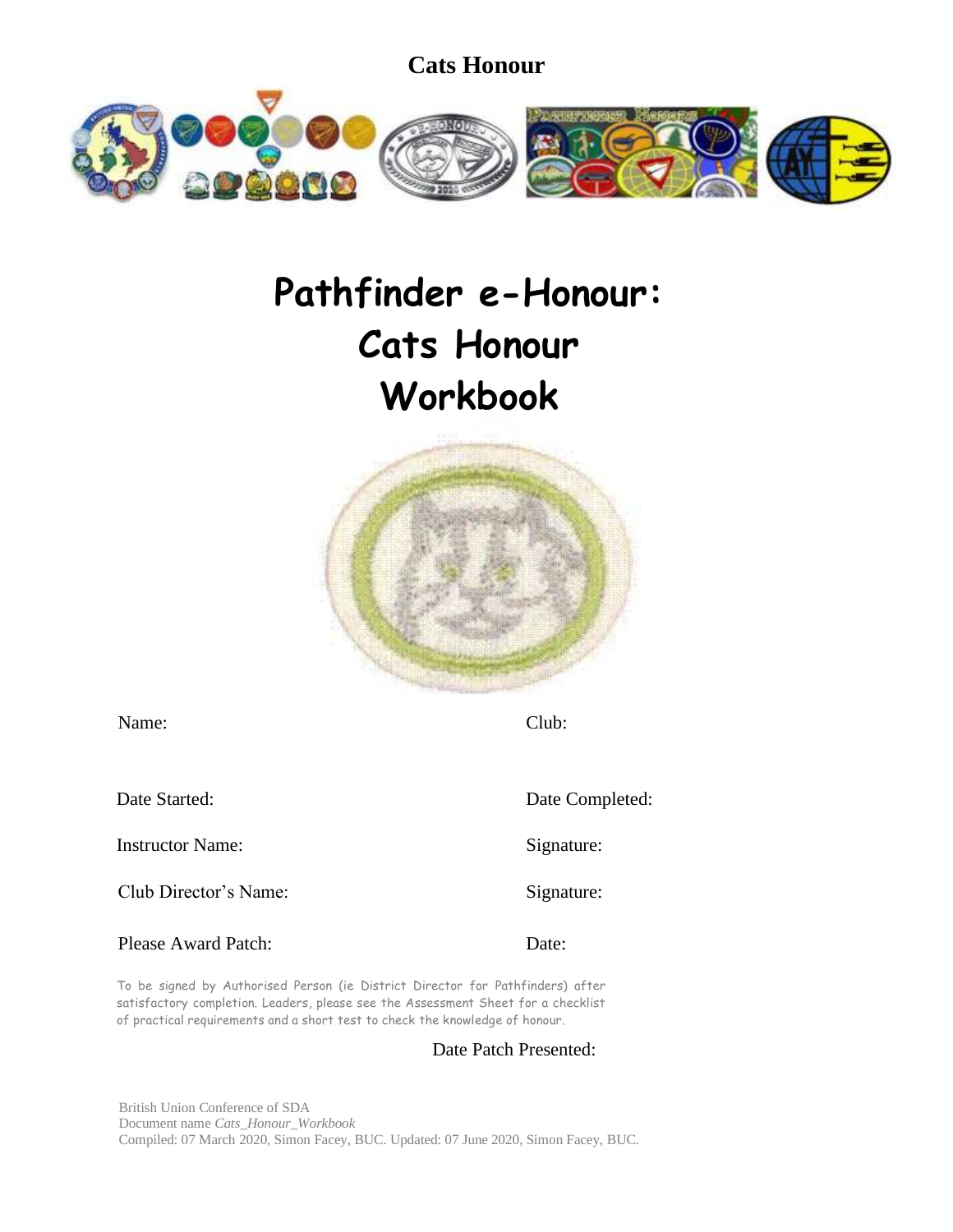**Requirement 1 What is the scientific name of the cat family?**

**Requirement 2 How is the structure of the paw similar in all cats?**

**Requirement 3 How are the eyes of all cats alike?**

**Requirement 4 What is the main food of the cat family?**

**How are cat's teeth fitted for this?**

**Requirement 5 Of what use are the cat's whiskers?**

**Requirement 6 How are cat's ears protected?**

British Union Conference of SDA Document name *Cats\_Honour\_Workbook* Compiled: 07 March 2020, Simon Facey, BUC. Updated: 07 June 2020, Simon Facey, BUC.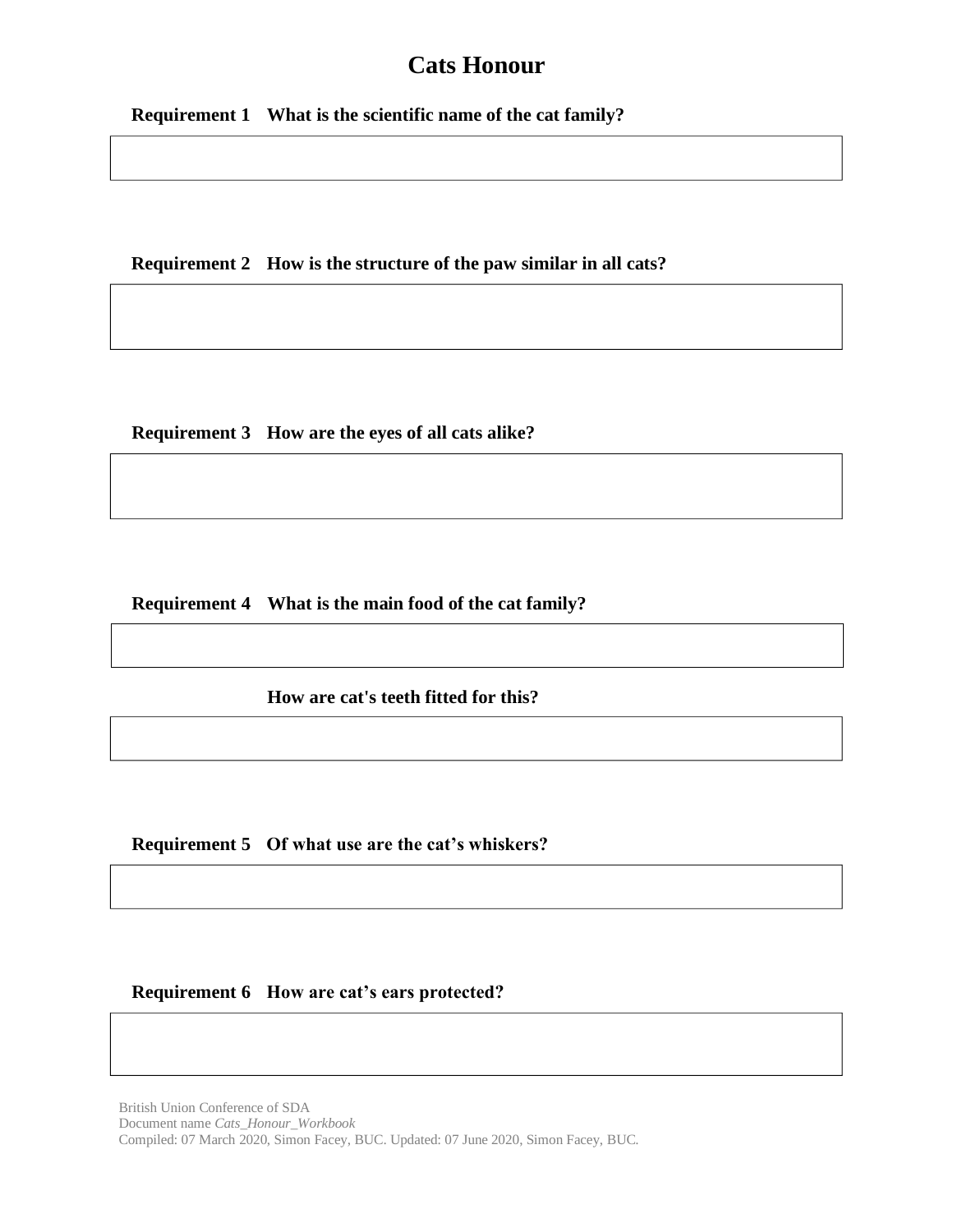



## **Requirement 8 Of what benefit to man are domesticated cats?**